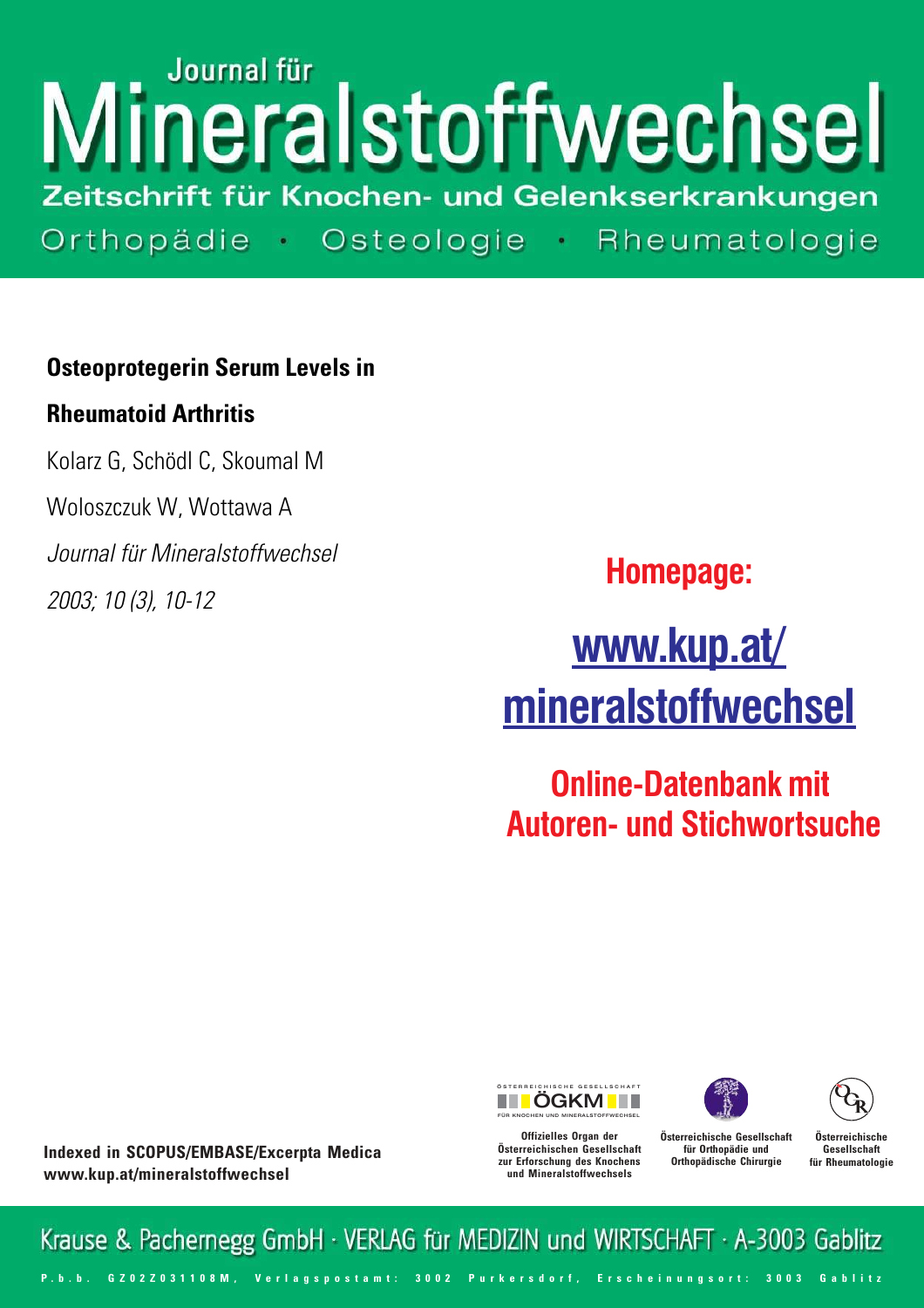# *Osteoprotegerin Serum Levels in Rheumatoid Arthritis*

#### G. Kolarz<sup>1</sup>, C. Schödl<sup>1</sup>, M. Skoumal<sup>1</sup>, W. Woloszczuk<sup>2</sup>, A. Wottawa<sup>3</sup>

*Osteoprotegerin (OPG) wird in der entzündeten Synovialis bei chronischer Polyarthritis von Makrophagen, dendritischen Zellen und B-Zellen produziert. OPG hemmt die Differenzierung von Osteoklasten und ihre Aktivierung durch die Bindung an RANKL (receptor activator of NF*κ*B*β *ligand). OPG könnte daher eine wichtige Rolle in der Verhinderung des Auftretens von Erosionen bei chronischer Polyarthritis spielen. In der vorliegenden Studie wurde untersucht, ob die Serumspiegel von Osteoprotegerin mit Entzündungsparametern oder der Gelenksdestruktion bei chronischer Polyarthritis korrelieren. Patienten und Methoden: In 85 Sera von 68 Patienten mit chronischer Polyarthritis wurden die Serumspiegel von OPG untersucht und mit klinischen Parametern, Laborbefunden und dem Larsen-Score verglichen. Zur OPG-Bestimmung wurde ein Sandwich-ELISA (enzyme-linked-immunosorbent-assay) mit zwei spezifischen OPG-Antikörpern verwendet. Mit dem bindenden Antikörper wurde eine Mikrotiterplatte beladen, der zweite Biotin-konjugierte Antikörper wurde durch Streptavidin-Peroxidase und TMB gemessen. Der Immunoassay mißt sowohl freies als auch an RANKL gebundenes OPG. Zur statistischen Auswertung wurde ein SAS-Programm verwendet, als Tests wurden der Mann-Whitney-Test, die Spearman-Korrelation und die Varianzanalyse (ANOVA) angewandt. Ergebnisse: Verglichen mit einer gesunden Kontrollgruppe (Alter 56–76 Jahre) lagen die Mittelwerte von Serum-OPG bei chronischer Polyarthritis höher. Wenn man den Mittelwert der Gesunden für die Einteilung in höhere oder niedrigere Serum-OPG-Werte bei Patienten mit chronischer Polyarthritis verwendet, zeigt sich im Mann-Whitney-Test eine signifikante Korrelation nicht nur mit BSG und Rheumafaktor, sondern auch mit dem Larsen-Score. Die OPG-Spiegel korrelierten mit dem Rheumafaktor, der BSG und dem Serum-CRP (C-reaktives Protein) signifikant positiv, der Larsen-Score zeigte nur einen statistischen Trend. Diskussion: OPG blockiert die Differenzierung von Osteoklastenvorläuferzellen und die Aktivierung reifer Osteoklasten. Es wird nicht nur durch Osteoblasten, sondern im entzündeten Synovium der chronischen Polyarthritis auch durch dendritische Zellen und B-Zellen produziert. Obwohl bei chronischer Polyarthritis im Synovialgewebe erhöhte Konzentrationen von RANKL und niedrige Konzentrationen von OPG gefunden wurden, zeigen unsere Untersuchungen, daß bei größerer Entzündungsaktivität auch das OPG im Serum höher ist als bei Gesunden. Die erhöhte OPG-Produktion ist aber offensichtlich nicht ausreichend, um die Effekte von RANKL zu blockieren.*

*Objective: Osteoprotegerin (OPG) is produced by macrophages, dendritic cells and B-cells in the inflamed synovium of patients with rheumatoid arthritis (RA). It inhibits osteoclast differentiation and activation by neutralizing the receptor activator of NF-*κ*B*β *ligand (RANKL). Thus OPG may play an important role in preventing erosions in RA. Methods: OPG serum levels were measured in 85 sera of 68 patients with RA and compared with clinical and laboratory parameters and the Larsen Score. A sandwich-type-ELISA based on two OPG specific antibodies was used. The catching antibody is coated to a microtiter plate, the second biotin-conjugated antibody is detected by streptavidin-peroxidase and TMB. This immunoassay measures both free and RANKL associated OPG. For the statistical evaluation a SAS-program, using Mann-Whitney-Test, Spearman correlation and analysis of variance was employed. Results: Mean OPG levels in the sera of patients with RA were elevated compared with a healthy control group (age 56–76 years). A highly significant correlation was found with rheumatoid factor, ESR and serum CRP. On the other hand, the Larsen Score showed only a borderline direct positive correlation with OPG serum levels. There was, however, a significant difference in ESR, rheumatoid factor and the Larsen Score between patients with low and high OPG serum levels. Discussion: OPG acts as a decoy receptor for RANKL thus blocking the differentiation of osteoclast precursor cells and the activation of mature osteoclasts. It is produced by osteoblastic cells and in the inflamed synovium of RA by dendritic cells and B-cells. Despite reports about increased expression of RANKL and low expression of OPG in the synovial tissue, our results show that the net effect in serum is an increase in OPG serum levels with more active disease. This can be explained by an increase in OPG production which is nevertheless insufficient to block the effects of RANKL. Thus the correlation between OPG in serum and the Larson score might be due to a RANKL/ OPG disequilibrium in RA. J Miner Stoffwechs 2003; 10 (3): 10–12.*

Osteoprotegerin (OPG) is a soluble decoy receptor<br>which blocks osteoclast differentiation and activation<br> $[1, 2]$  by poutalising the receptor estimator of NE xPB [1, 2] by neutralizing the receptor activator of NF-κ $B\beta$ ligand (RANKL), also known as osteoclast differentiation factor, or OPG ligand. It has been shown, that OPG is produced by osteoblasts, dendritic cells and B-cells in the inflamed synovium of patients with rheumatoid arthritis (RA). Itonaga et al [3] reported, that RA macrophages could differentiate into osteoclasts, which is dependent on RANKL. In addition, activated RA synovial fibroblasts were shown to express RANKL [4]. Also OPG producing dendritic cells and B-cells, which attenuate osteoclast formation and activation, can be found in the inflammatory infiltrate in the RA synovium [3]. Reportedly, OPG levels in joint effusions of patients with RA are lower than in other joint diseases [5]. Thus OPG seems to play an important role in preventing erosions and osteoporosis in RA [6].

In a preliminary study OPG serum levels were measured in 85 sera from 68 patients with RA, and correlated to patient age, disease duration and markers of inflammation in order to determine whether OPG levels are dependent on clinical symptoms or findings in RA. In 17 patients OPG serum levels were compared with the development of erosions over the following years in order to estimate OPG's prognostic value.

#### **Patients and Methods**

68 patients (46 females, 22 males) with definite RA according to the ARA (American Rheumatism Association) criteria [7] were enrolled in the study. Clinical data are given in

Table 1. Clinical data of 68 patients, 22 males, 46 females, 51 pat. RF pos.

|                           | Mean  | Stand. Dev. | Min | Max   |
|---------------------------|-------|-------------|-----|-------|
| Age $(y)$                 | 67    | 10.7        | 42  | 86    |
| Disease duration $(y)$    | 9.3   | 10.6        |     | 56    |
| Rheumatoid factor (IU/ml) | 305.9 | 851.1       | 0   | 6634  |
| $ESR$ (mm $n.W.$ )        | 36.5  | 20.1        | 3   | 83    |
| $CRP$ (mg/l)              | 31.3  | 26.7        | 0   | 120   |
| Osteoprotegerin (pg/ml)   | 108.1 | 121.2       | 3.4 | 627.6 |
| Ritchie Index             | 13.4  | 10.4        | O   | 41    |
| Disease Activity Score    | 3.8   | 1.3         | 0.4 | 7.1   |
| Steinbrocker Stage        | 2.2   | 0.7         | 1.0 | 4.0   |
| Larsen Score              | 42.3  | 43.1        | O   | 178   |

From the <sup>1</sup> Rheuma-Sonderkrankenanstalt der SVAdGW, Baden, the <sup>2</sup>Ludwig Boltzmann-Institut für Experimentelle Endokrinologie, Vienna, and the 3Institut für Rheumatologie, Baden

Corresponding address: Univ.-Prof. Dr. Gernot Kolarz, Rheuma-Sonderkrankenanstalt der SVAdGW, A.-Malcher-Gasse 1, A-2500 Baden; E-mail: RSKA-Aerztlicher.Dienst@sva.sozvers.at

**For personal use only. Not to be reproduced without permission of Krause & Pachernegg GmbH. [Homepage Journal für Mineralstoffwechsel: http://www.kup.at/mineralstoffwechsel](http://www.kup.at/mineralstoffwechsel)**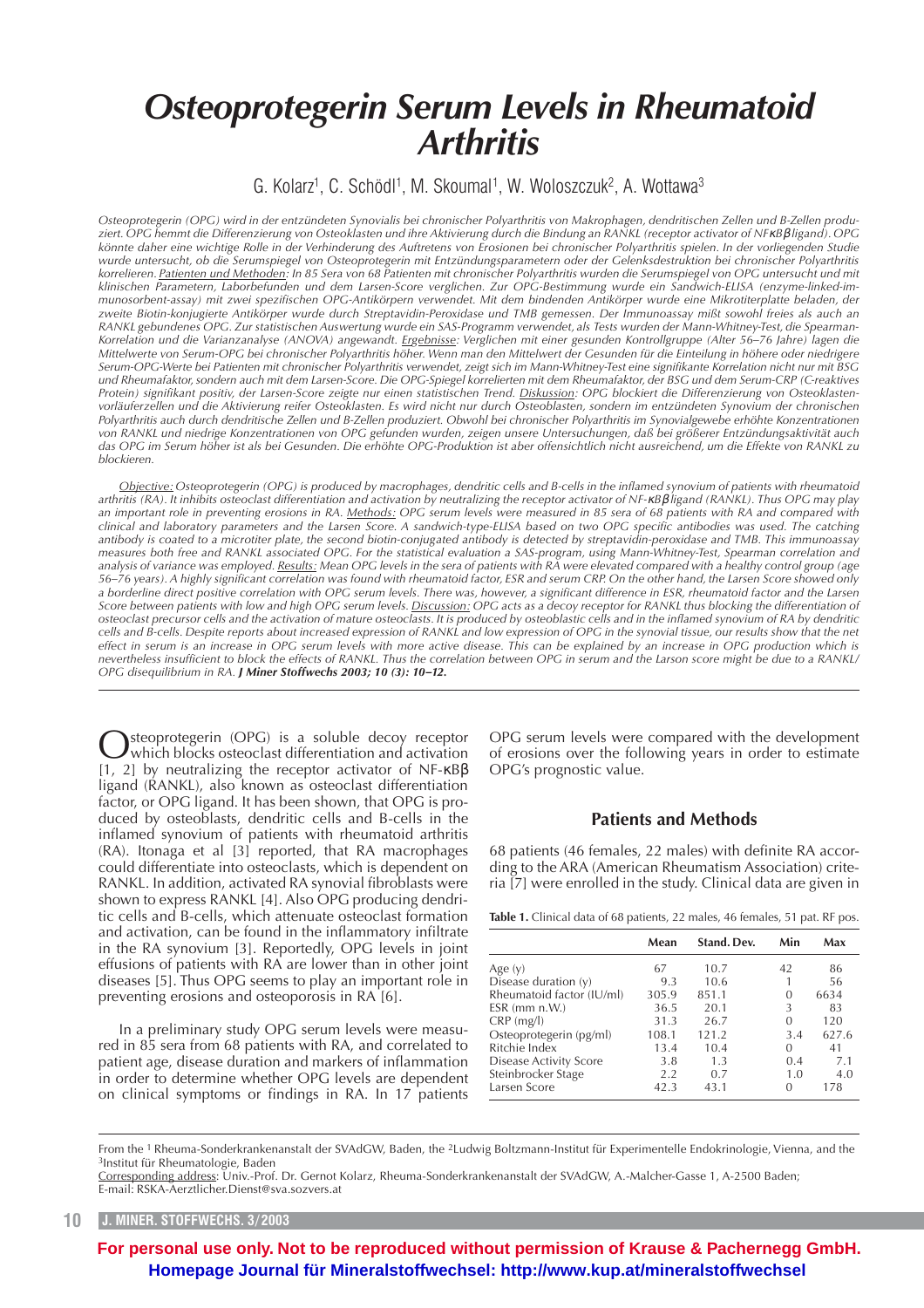table 1. Fifty-one patients (75%) were seropositive. 10 Patients received low dose prednisolone for at least four weeks. 58 of 68 patients had experienced DMARDs (disease modifying antirheumatic drugs), however 47 did not receive DMARDs three months prior to blood sampling. 17 patients were seen twice. The first visit took place within the first two years after onset of the disease, the second up to seven years ( $x = 2.47a$ ; s = 0.35) later. In all patients, a standardised physical examination [8] was performed and duration of morning stiffness, numbers of painful and numbers of swollen joints, overall pain on VAS (visual analogue scale) and general health were recorded. Laboratory parameters for inflammatory activity (ESR, C-reactive protein) were registered as well. From these data the Disease Activity Score [9] was calculated. In each patient plan X-rays of hands and feet were performed and the Larsen Score [10] was calculated.

Serum samples were collected in the morning from fasting patients and stored at –20° C. OPG serum levels were measured using a sandwich-type-ELISA based on two OPG specific antibodies (Biomedica GmbH, Vienna, Austria). The monoclonal catching antibody was coated to a microtiter plate and the second biotin-conjugated antibody detected by streptavidin-peroxidase and TMB. At this method, the mean value of a healthy control group consisting of 170 blood donors is 44 pg/ml (40 pg/ml for males, 47 pg/ml for females), the reference serum concentration 5–  $145$  pg/ml ( $5<sup>th</sup>$ –95<sup>th</sup> percentile). OPG is somewhat age-dependent. The mean value for healthy persons from 56 to 76 years is 55 pg/ml [11]. The assay measures free and complexed OPG as well. The presence of rheumatoid factor does not interfere with the measurement. Clinical parameters, disease activity score and Larsen Score were compared to OPG serum levels by means of a SAS-program using the Mann-Whitney-Test, Spearman correlation and analysis of variance.

In patients who were seen twice, the OPG serum levels of the first visit were correlated with the Larsen Score from the last and also with the increase in the score per year (score difference between second and first visit divided by the interval between the two examinations in years).

#### **Results**

Mean OPG levels in the serum of patients with RA (Table 1) were higher than the mean values for healthy persons from 56 to 76 years as reported by Kudlacek et al. [11]. 17 patients (25.0%) showed values higher than 145 pg/ml, 51 patients showed values within the reference range. When the different clinical parameters were correlated with OPG serum levels, the correlation with the rheumatoid factor was highly significant. ESR and CRP correlated significantly as well (Table 2). No correlation could be found within different joint scores, DMARD or corticosteroid therapy, gender, patient age or disease duration. The Larsen Score showed only a borderline positive correlation with OPG levels. However, as patients were divided into two groups

**Table 2.** Spearman correlation coefficient of serum OPG levels compared to clinical and laboratory parameters

|                                  | DAS Larsen-Score ESR CRP |                   | RF |
|----------------------------------|--------------------------|-------------------|----|
| Spearman coefficient 0.115 0.199 |                          | 0.308 0.227 0.614 |    |
|                                  |                          |                   |    |

with lower and higher OPG serum levels (below and above the mean value of normals), a significant difference could be found for ESR and rheumatoid factor by analysis of variance (Table 3). As with the correlation analysis, Larsen Scores showed only a statistical trend due to the high standard-deviation of OPG and Larsen Scores as well. When patients were divided in two groups with Larsen Scores below and above 20, the chi-square test was significant: Patients with lower Larsen Scores had more often OPGvalues below 44 pg/ml ( $p < 0.02$ ). When the OPG levels of 17 patients, who had been seen twice, were compared to the annual increase in the Larsen Score, no correlation could be found.

#### **Discussion**

OPG is a soluble member of the family of tumour necrosis factor receptors [12]. It is produced by osteoblastic cells and acts as receptor antagonist for RANKL inhibiting the differentiation of osteoclast precursor cells and the activation of mature osteoclasts [13–15]. High levels of OPG in mice are osteoprotective [12]. OPG-knockout mice show enhanced activity of osteoclasts and develop an impressive osteoporosis. In RA activated CD4-positive T-lymphocytes produce RANKL which leads to an activation of osteoclasts and thus to bone lesions. OPG is able to inhibit this process completely [16–17]. With the up-regulation of the production of several cytokines in RA, not only RANKL, but to a lesser degree OPG may be elevated as well. However, other cells as endothelial cells and fibroblasts are also capable of producing OPG [18, 19]. Patients with active inflammation may therefore show higher OPGvalues due to an activation of several other cells.

This hypothesis correlates with our results: The mean OPG serum level in RA is significantly higher than in a healthy control group. Furthermore, patients with active RA defined by high ESR and high rheumatoid factor show much higher OPG levels calculated by analysis of variance. Similarly a smaller, however significant difference, could be found with the Larsen Score. In a large group of normal controls, OPG levels were shown to be significantly higher for females and to increase with age [11]. The increased levels found in older healthy persons were clearly below the mean value found in our study. We could not observe such age dependence in our small group of RA patients that had already significantly increased levels related to disease activity.

These results may be interpreted as mechanism of upregulation of OPG production in response to an elevation of RANKL and/or sRANKL in patients with active RA. Expression of RANKL has been shown to be increased in tissues surrounding bone erosions, while OPG was remarkably absent from tissues of patients with active RA [20]. Thus, the measurement of OPG in serum is an indirect in-

**Table 3.** Results of analysis of variance (ANOVA) if patients with low and with higher serum OPG levels are compared

|                                                          | Serum-OPG |       | p <  |  |
|----------------------------------------------------------|-----------|-------|------|--|
|                                                          | $\leq 44$ | > 44  |      |  |
| ESR $(\overline{x}, \overline{m}m \overline{n} \cdot W)$ | 27.3      | 41.0  | 0.01 |  |
| $CRP(\bar{x}, mg/l)$                                     | 21.8      | 36.0  | 0.04 |  |
| $RF (\bar{x}, IU/ml)$                                    | 82.0      | 410.5 | 0.05 |  |
| DAS $(\overline{x})$                                     | 3.8       | 4.1   | 0.26 |  |
| Larsen Score $(\overline{x})$                            | 29.6      | 48.8  | 0.08 |  |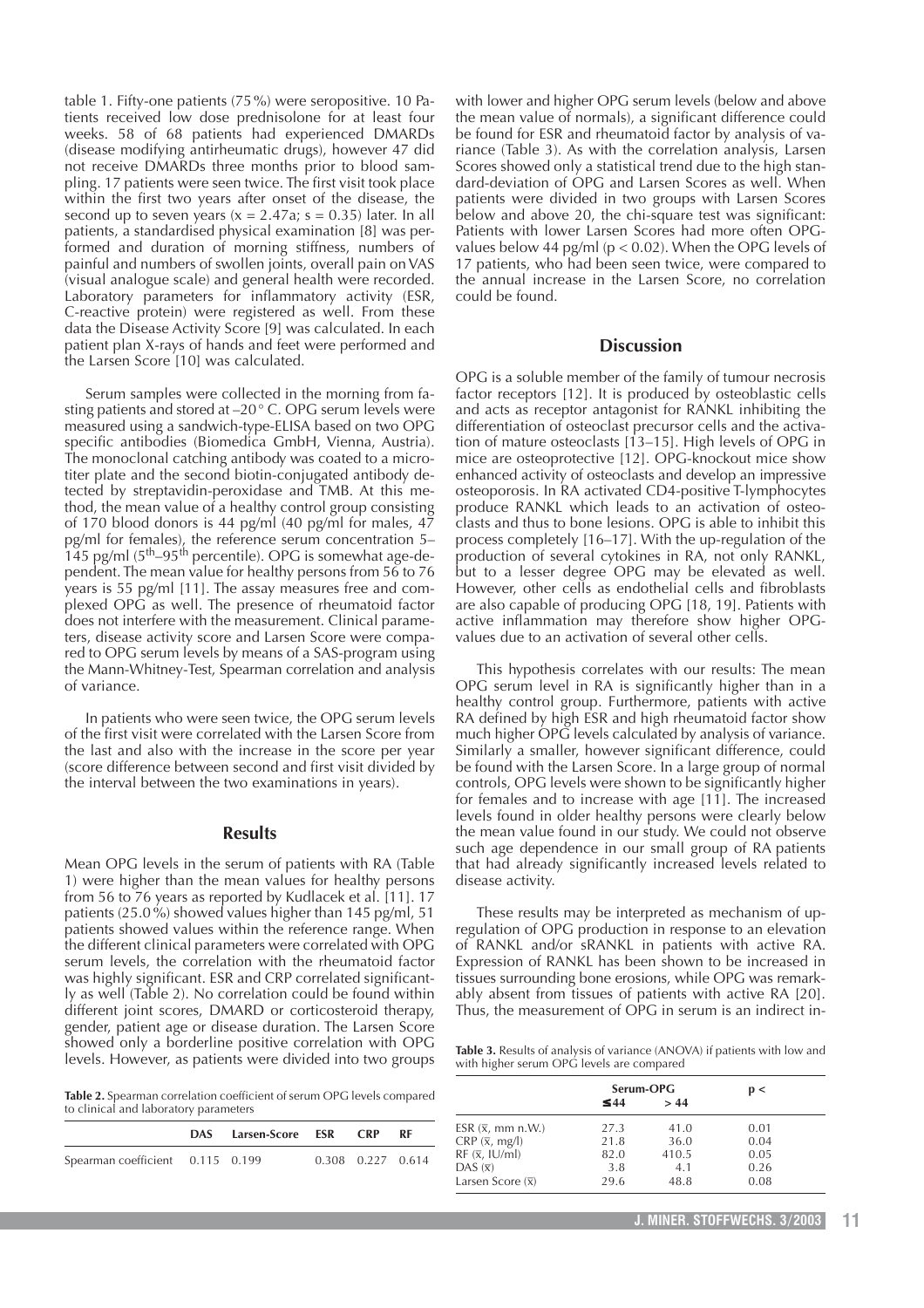dicator of active processes occurring in affected joints, irrespectively whether the elevation is due to complexed OPG – in this case complexed serum-RANKL would be elevated as well – or to free OPG. The local elevation of RANKL leading to activation of osteoclasts and bone destruction is obviously not fully balanced by local OPG. Thus our results correlate to the results of Itonaga et al. [3], where upon the inflammatory infiltrate in the RA synovium includes not only RANKL-expressing T-cells, but also OPG-producing dendritic cells and B-cells. In addition, an increase of OPG serum levels might be a combination of an increased local OPG production in the synovium and an additional systemic response to counteract sRANKL in the circulation.

#### **References:**

- 1. Sambrook PN. The skeleton in rheumatoid arthritis: Common mechanisms for bone erosion and osteoporosis? J Rheumatol 2000; 27: 2541–42.
- 2. Simonet WS, Lacey DL, Dunstan CR, Kelley M, Chang MS, Luethy R et al. Osteoprotegerin: A novel secreted protein involved in the regulation of bone density. Cell 1997; 89: 309–19.
- 3. Itonaga I, Fujikawa Y, Sabokar A, Murray DW, Athanasou NA. Rheumatoid arthritis synovial macrophage-osteoclast differentiation is osteoprotegerin ligand-dependent. J Pathol 2000; 192: 97–104.
- 4. Shigeyama Y, Pap T, Kunzler P, Simmen BR, Gay RE, Gay S. Expression of osteoclast differentiation factor in rheumatoid arthritis. Arthr Rheum 2000; 43: 2523–30.
- 5. Hofbauer LC, Heufelder AE, Erben RG. Osteoprotegerin, RANK, and RANK Ligand: the good, the bad, and the ugly in rheumatoid arthritis. J Rheumatol 2001; 28: 685–7.
- 6. Bolon B, Campagnuolo G, Hu YL, Duryeda D, Feige U. Arthritis patterns in rats with adjuvant-induced arthritis define distinct mechanisms of joint protection for IL-1ra, sTNF RI, and OPG. Ann Rheum Dis 2000; 59 (Suppl. 1): 355
- 7. Arnett FC, Edworthy SM, Bloch DA, McShane DJ, Fries JF, Cooper NS et al. The American Rheumatism Association 1987 revised criteria for the classification of rheumatoid arthritis. Arthr Rheum 1988; 31: 315–24.
- 8. Fellinger K, Thumb N, Horak W, Grabner H. Computerdokumentation einer Rheumastation. Z Rheumafor 1973; 32: 257–71.
- 9. Prevoo M, van't Hof MA, Kuper H, van Leeuven MA, van de Putte LBA, van Riel PLCM. Modified disease activity scores that included twenty-eight joints counts. Development and validation in a prospective longitudinal study of patients with rheumatoid arthritis. Arthr Rheum 1995; 38: 44–8.
- 10. Larsen A, Pahle J. Radiograph evaluation of rheumatoid arthritis and related conditions by standard reference films. Act Radiol 1977; 18: 481–91.
- 11. Kudlacek S, Schneider B, Pietschmann P, Woloszczuk W, Willvonseder R. The effect of age on serum levels of osteoprotegerin. J Bone Miner Res 2001; 16 (Suppl 1): S195.
- 12. Srivastava SK, Weitzmann MN, Chaudhari LR, Namba N, Pacifici R. Estrogen decreases the responsiveness of osteoclast precursors to OPGL by down regulating OPGL induced JNK activity. J Bone Miner Res 1999; 14 (Suppl 1): 1178.
- 13. Burgess TL, Qian Y, Kaufman S, Ring BD, Van G, Capparelli C et al. The ligand for osteoprotegerin (OPGL) directly activates mature osteoclasts. J Cell Biol 1999; 145: 527–38.
- 14. Fuller K, Wong B, Fox S, Choi Y, Chambers TJ. TRANCE is necessary and sufficient for osteoblast-mediated activation of bone resorption in osteoclasts. J Exp Med 1988; 188: 997–1001.
- 15. Kong YY, Yoshida H, Sarosi I, Tan HL, Timms E, Capparelli C et al. OPGL is a key regulator of osteoclastogenesis, lymphocyte development and lymph-node organogenesis. Nature 1999; 397: 315–23.
- 16. Horwood NJ, Elliot J, Martin TJ, Gillespie MT. Osteotropic agents regulate the expression of osteoclast differentiation factor and osteoprotegerin in osteoblastic stromal cells. Endocrinol 1998; 139: 4743–6.
- 17. Kostenuik PJ, Morony S, Capparelli C, Lacey DL, Dunstan CR. Comparison of the inhibitory effects of osteoprotegerin and of APD on PTHrP-mediated hypercalcemia and bone remodelling. J Bone Miner Res 1999; 14 (Suppl 1): 1135.
- 18. Collin-Osdoby P, Rothe L, Anderson F, Nelson M, Maloney W, Osdoby P. Receptor activator of NF-kappa B and osteoprotegerin expression by human microvascular endothelial cells, regulation by inflammatory cytokines, and role in human osteoclastogenesis. J Biol Chem 2001; 276: 20659–72.
- 19. Kwon BS, Wang S, Udagawa N, Haridas V, Lee ZH, Kim KK et al. TR1, a new member of the tumor necrosis factor receptor family, induces fibroblast proliferation and inhibits osteoclastogenesis and bone resorption. FASEB J 1998; 12: 845–54.
- 20. Haynes DR, Crotti TN, Loric M, Bain GI, Atkins GJ, Findlay DM. Osteoprotegerin and receptor activator of nuclear factor kappa B ligand (RANKL) regulate osteoclast formation by cells in the human rheumatoid arthritic joint. Rheumatol 2001; 40: 623–30.